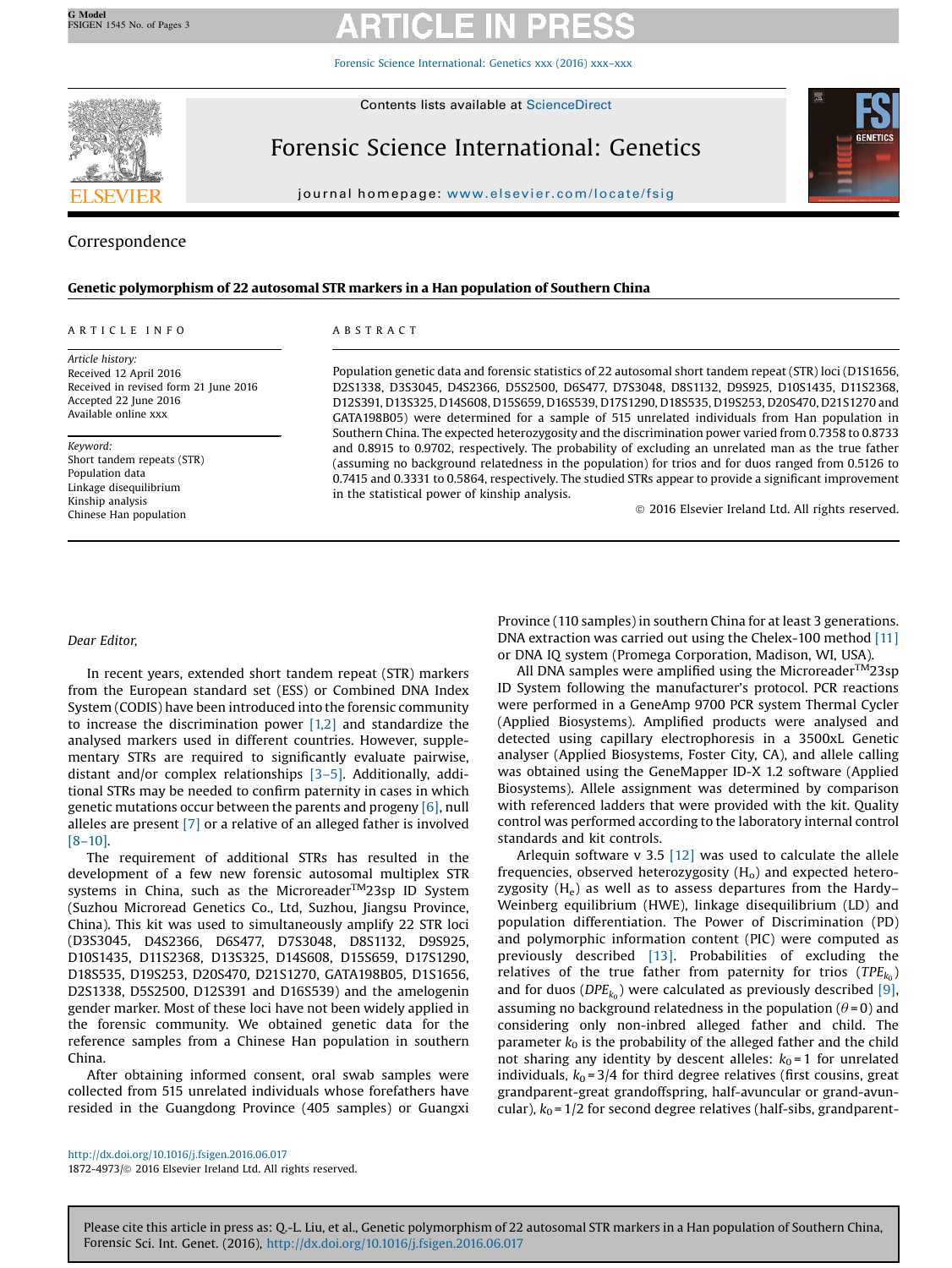2 Correspondence / Forensic Science International: Genetics xxx (2016) xxx–xxx

grandchild or avuncular),  $k_0 = 1/4$  for full sibs and  $k_0 = 0$  for parent/ child [14,15].

Electropherograms showing ladders and the genotypes of a DNA sample amplified using the Microreader™23sp ID System are shown in Fig. S1. The allele frequencies, population statistics parameters and forensic statistical parameters for the 22 studied STR loci are presented in Table S1. The number of alleles observed at each locus varied from 8 to 16 with the corresponding allele frequencies ranging from 0.0010 to 0.4107. Applying a 0.05 significance level, all of the loci analysed reached the Hardy-Weinberg equilibrium ( $P > 0.05$ ), except for the D1S1656  $(P=0.0172)$ , D10S1435 ( $P=0.0113$ ) and D13S325 ( $P=0.0075$ ) loci (Table S1). However, after the Bonferroni's corrected significance level  $(P = 0.05/22 = 0.0023)$  was employed, the statistical significance was no longer observed. Pairwise linkage disequilibrium tests showed that there were 27 pairs of departure out of a total of 231 interclass correlation tests. However, after the Bonferroni correction was applied, no pairs were still significant in the LD test.

The forensic statistical parameters (Table S1) showed that the most informative locus was D7S3048, which had the highest expected heterozygosity (0.8733). The least informative locus was D10S1435, which had an expected heterozygosity of 0.7358. The average expected theoretical heterozygosity across all loci was 0.8168. The power of discrimination (PD) value was observed from 0.8915 (D10S1435) to 0.9702 (D7S3048). The combined power of discrimination (CPD) of the 22 STR loci was  $1-2.4979 \times 10^{-28}$ . These results suggest that the 22 STRs contain highly polymorphic information that could be used for forensic purposes.

To assess the genetic informativeness of the STRs for paternity testing, we computed the  $TPE_{k_0}$  and  $DPE_{k_0}$  for different autosomal kinship between the alleged father and child (Table S2) [9]. The conventional probabilities of excluding an unrelated man as the father for trios and duos were lowest at D10S1435 (0.5126 and 0.3331, respectively) and highest at D7S3048 (0.7415 and 0.5864, respectively). The combined power of exclusion (CPE) of the 22 STR loci for trios and duos was  $1-1.090 \times 10^{-10}$  and 0.999999321, respectively. These results indicated that the 22 STRs could provide a significant improvement in the probability of solving paternity cases involving a relative as the father.

In kinship analyses, the forensic DNA community is concerned with the genetic linkage and tendency of alleles at two or more syntenic STR markers to be inherited together during meiosis [16,17]. Hence, we present the mapping positions and genetic locations of the 22 STR loci, as well as common forensic loci on the same chromosome, in Table S3. In addition, the mutation rates of 7 out of the 22 STRs have been reported in References [18] and [19]. Their results indicated that the mutation rates were similar to those of commonly used forensic STR loci.

Allelic frequencies for the twenty-two STRs were compared to the previously published Chinese Han population data estimated from southern China (Guangdong) [20], eastern China (Shanghai, Zhejiang) [19,21,22], northern China (Hebei) [\[23\]](#page-2-0) and northwestern China (Chengdu) [\[24\].](#page-2-0) Only the frequencies for D18S535 were significantly different from the data from Shanghai (Table S4). This difference may be the result of our sampling process.

In summary, the 22 autosomal STR loci contain highly polymorphic genetic information. As supplementary markers, these STRs can improve the statistical power of kinship analysis, such as paternity cases involving a relative as the father and pairwise kinship cases that cannot be sufficiently resolved using routine STRs.

## Conflict of interest

The authors declare no conflicts of interest.

## Acknowledgements

This work was supported by grants from the National Natural Science Foundation of China (81373245) and the fundamental research funds of Sun Yat-sen University for the medical young teachers' Cultivation Project (14ykpy02).

## Appendix A. Supplementary data

Supplementary data associated with this article can be found, in the online version, at [http://dx.doi.org/10.1016/j.](http://dx.doi.org/10.1016/j.fsigen.2016.06.017) [fsigen.2016.06.017.](http://dx.doi.org/10.1016/j.fsigen.2016.06.017)

### References

- [1] P. Gill, L. Fereday, N. Morling, P.M. Schneider, New [multiplexes](http://refhub.elsevier.com/S1872-4973(16)30118-1/sbref0005) for Europe amendments and clarification of strategic [development,](http://refhub.elsevier.com/S1872-4973(16)30118-1/sbref0005) Forensic Sci. Int. 163 (1–2) [\(2006\)](http://refhub.elsevier.com/S1872-4973(16)30118-1/sbref0005) 155–157.
- [2] D.R. Hares, Selection and [implementation](http://refhub.elsevier.com/S1872-4973(16)30118-1/sbref0010) of expanded CODIS core loci in the United States, [Forensic](http://refhub.elsevier.com/S1872-4973(16)30118-1/sbref0010) Sci. Int. Genet. 17 (2015) 33–34.
- [3] M. Nothnagel, J. [Schmidtke,](http://refhub.elsevier.com/S1872-4973(16)30118-1/sbref0015) M. Krawczak, Potentials and limits of pairwise kinship analysis using [autosomal](http://refhub.elsevier.com/S1872-4973(16)30118-1/sbref0015) short tandem repeat loci, Int. J. Legal Med. 124 (3) [\(2010\)](http://refhub.elsevier.com/S1872-4973(16)30118-1/sbref0015) 205–215.
- [4] O. Skare, N. Sheehan, T. Egeland, Identification of distant family [relationships,](http://refhub.elsevier.com/S1872-4973(16)30118-1/sbref0020) [Bioinformatics](http://refhub.elsevier.com/S1872-4973(16)30118-1/sbref0020) 25 (18) (2009) 2376–2382.
- [5] I. Carboni, S. Iozzi, A.L. Nutini, F. Torricelli, U. Ricci, [Improving](http://refhub.elsevier.com/S1872-4973(16)30118-1/sbref0025) complex kinship analyses with additional STR loci, [Electrophoresis](http://refhub.elsevier.com/S1872-4973(16)30118-1/sbref0025) 35 (21–22) (2014) 3145– [3151.](http://refhub.elsevier.com/S1872-4973(16)30118-1/sbref0025)
- [6] R. [Chakraborty,](http://refhub.elsevier.com/S1872-4973(16)30118-1/sbref0030) D.N. Stivers, Paternity exclusion by DNA markers: effects of paternal [mutations,](http://refhub.elsevier.com/S1872-4973(16)30118-1/sbref0030) J. Forensic Sci. 41 (4) (1996) 671–677.
- [7] M.C. Kline, C.R. Hill, A.E. Decker, J.M. Butler, STR [sequence](http://refhub.elsevier.com/S1872-4973(16)30118-1/sbref0035) analysis for [characterizing](http://refhub.elsevier.com/S1872-4973(16)30118-1/sbref0035) normal, variant, and null alleles, Forensic Sci. Int. Genet. 5 (4) [\(2011\)](http://refhub.elsevier.com/S1872-4973(16)30118-1/sbref0035) 329–332.
- [8] W.K. Fung, Y.K. Chung, D.M. Wong, Power of exclusion revisited: [probability](http://refhub.elsevier.com/S1872-4973(16)30118-1/sbref0040) of excluding relatives of the true father from [paternity,](http://refhub.elsevier.com/S1872-4973(16)30118-1/sbref0040) Int. J. Legal Med. 116 (2) [\(2002\)](http://refhub.elsevier.com/S1872-4973(16)30118-1/sbref0040) 64–67.
- [9] N. Pinto, L. Gusmao, T. Egeland, A. Amorim, Paternity [exclusion](http://refhub.elsevier.com/S1872-4973(16)30118-1/sbref0045) power: comparative behaviour of autosomal and [X-chromosomal](http://refhub.elsevier.com/S1872-4973(16)30118-1/sbref0045) markers in standard and deficient cases with [inbreeding,](http://refhub.elsevier.com/S1872-4973(16)30118-1/sbref0045) Forensic Sci. Int. Genet. 7 (2) (2013) 290– [295](http://refhub.elsevier.com/S1872-4973(16)30118-1/sbref0045).
- [10] N. Pinto, M. Magalhaes, E. [Conde-Sousa,](http://refhub.elsevier.com/S1872-4973(16)30118-1/sbref0050) C. Gomes, R. Pereira, C. Alves, L. Gusmao, A. Amorim, Assessing paternities with [inconclusive](http://refhub.elsevier.com/S1872-4973(16)30118-1/sbref0050) STR results: the [suitability](http://refhub.elsevier.com/S1872-4973(16)30118-1/sbref0050) of bi-allelic markers, Forensic Sci. Int. Genet. 7 (1) (2013) 16–[21.](http://refhub.elsevier.com/S1872-4973(16)30118-1/sbref0050)
- [11] P.S. Walsh, D.A. [Metzger,](http://refhub.elsevier.com/S1872-4973(16)30118-1/sbref0055) R. Higuchi, Chelex 100 as a medium for simple extraction of DNA for PCR-based typing from forensic material, [Biotechniques](http://refhub.elsevier.com/S1872-4973(16)30118-1/sbref0055) 10 (4) [\(1991\)](http://refhub.elsevier.com/S1872-4973(16)30118-1/sbref0055) 506–513.
- [12] L. Excoffier, H.E. Lischer, Arlequin suite ver 3.5: a new series of [programs](http://refhub.elsevier.com/S1872-4973(16)30118-1/sbref0060) to perform [population](http://refhub.elsevier.com/S1872-4973(16)30118-1/sbref0060) genetics analyses under Linux and Windows, Mol. Ecol. [Resour.](http://refhub.elsevier.com/S1872-4973(16)30118-1/sbref0060) 10 (3) (2010) 564–567.
- [13] W. Goodwin, A. Linacre, S. Hadi, Forensic parameters, An [Introduction](http://refhub.elsevier.com/S1872-4973(16)30118-1/sbref0065) to Forensic Genetics, [Wiley-Blackwell,](http://refhub.elsevier.com/S1872-4973(16)30118-1/sbref0065) Chichester, West Sussex, UK, 2011, pp. 181–[182](http://refhub.elsevier.com/S1872-4973(16)30118-1/sbref0065).
- [14] M.S. Blouin, DNA-based methods for pedigree [reconstruction](http://refhub.elsevier.com/S1872-4973(16)30118-1/sbref0070) and kinship analysis in natural [populations,](http://refhub.elsevier.com/S1872-4973(16)30118-1/sbref0070) Trends Ecol. Evol. 18 (10) (2003) 503– [511.](http://refhub.elsevier.com/S1872-4973(16)30118-1/sbref0070)
- [15] N. Pinto, P.V. Silva, A. Amorim, General [derivation](http://refhub.elsevier.com/S1872-4973(16)30118-1/sbref0075) of the sets of pedigrees with the same [kinship](http://refhub.elsevier.com/S1872-4973(16)30118-1/sbref0075) coefficients, Hum. Hered. 70 (3) (2010) 194–204.
- [16] A.A. Westen, H. Haned, L.J. Grol, J. [Harteveld,](http://refhub.elsevier.com/S1872-4973(16)30118-1/sbref0080) K.J. van der Gaag, P. de Knijff, T. Sijen, [Combining](http://refhub.elsevier.com/S1872-4973(16)30118-1/sbref0080) results of forensic STR kits: HDplex validation including allelic [association](http://refhub.elsevier.com/S1872-4973(16)30118-1/sbref0080) and linkage testing with NGM and Identifiler loci, Int. J. Legal Med. 126 (5) [\(2012\)](http://refhub.elsevier.com/S1872-4973(16)30118-1/sbref0080) 781–789.
- [17] P. Gill, C. Phillips, C. [McGovern,](http://refhub.elsevier.com/S1872-4973(16)30118-1/sbref0085) J.A. Bright, J. Buckleton, An evaluation of potential allelic association between the STRs vWA and D12S391: [implications](http://refhub.elsevier.com/S1872-4973(16)30118-1/sbref0085) in criminal casework and [applications](http://refhub.elsevier.com/S1872-4973(16)30118-1/sbref0085) to short pedigrees, Forensic Sci. Int. Genet. 6 (4) [\(2012\)](http://refhub.elsevier.com/S1872-4973(16)30118-1/sbref0085) 477–486.
- [18] D. Lu, Q. Liu, W. Wu, H. Zhao, [Mutation](http://refhub.elsevier.com/S1872-4973(16)30118-1/sbref0090) analysis of 24 short tandem repeats in Chinese Han [population,](http://refhub.elsevier.com/S1872-4973(16)30118-1/sbref0090) Int. J. Legal Med. 126 (2) (2012) 331–335.
- [19] S. Zhang, Z. Zhang, S. Zhao, Z. Zhao, C. Li, Genetic [polymorphisms](http://refhub.elsevier.com/S1872-4973(16)30118-1/sbref0095) in 12 autosomal STRs in a Shanghai Han population from China, [Electrophoresis](http://refhub.elsevier.com/S1872-4973(16)30118-1/sbref0095) 34 (4) [\(2013\)](http://refhub.elsevier.com/S1872-4973(16)30118-1/sbref0095) 613–617.
- [20] D.J. Lu, Q.L. Liu, H. Zhao, Genetic data of nine [non-CODIS](http://refhub.elsevier.com/S1872-4973(16)30118-1/sbref0100) STRs in Chinese Han population from [Guangdong](http://refhub.elsevier.com/S1872-4973(16)30118-1/sbref0100) Province, Southern China, Int. J. Legal Med. 125 (1) [\(2011\)](http://refhub.elsevier.com/S1872-4973(16)30118-1/sbref0100) 133–137.

Please cite this article in press as: Q.-L. Liu, et al., Genetic polymorphism of 22 autosomal STR markers in a Han population of Southern China, Forensic Sci. Int. Genet. (2016), <http://dx.doi.org/10.1016/j.fsigen.2016.06.017>

<span id="page-1-0"></span>